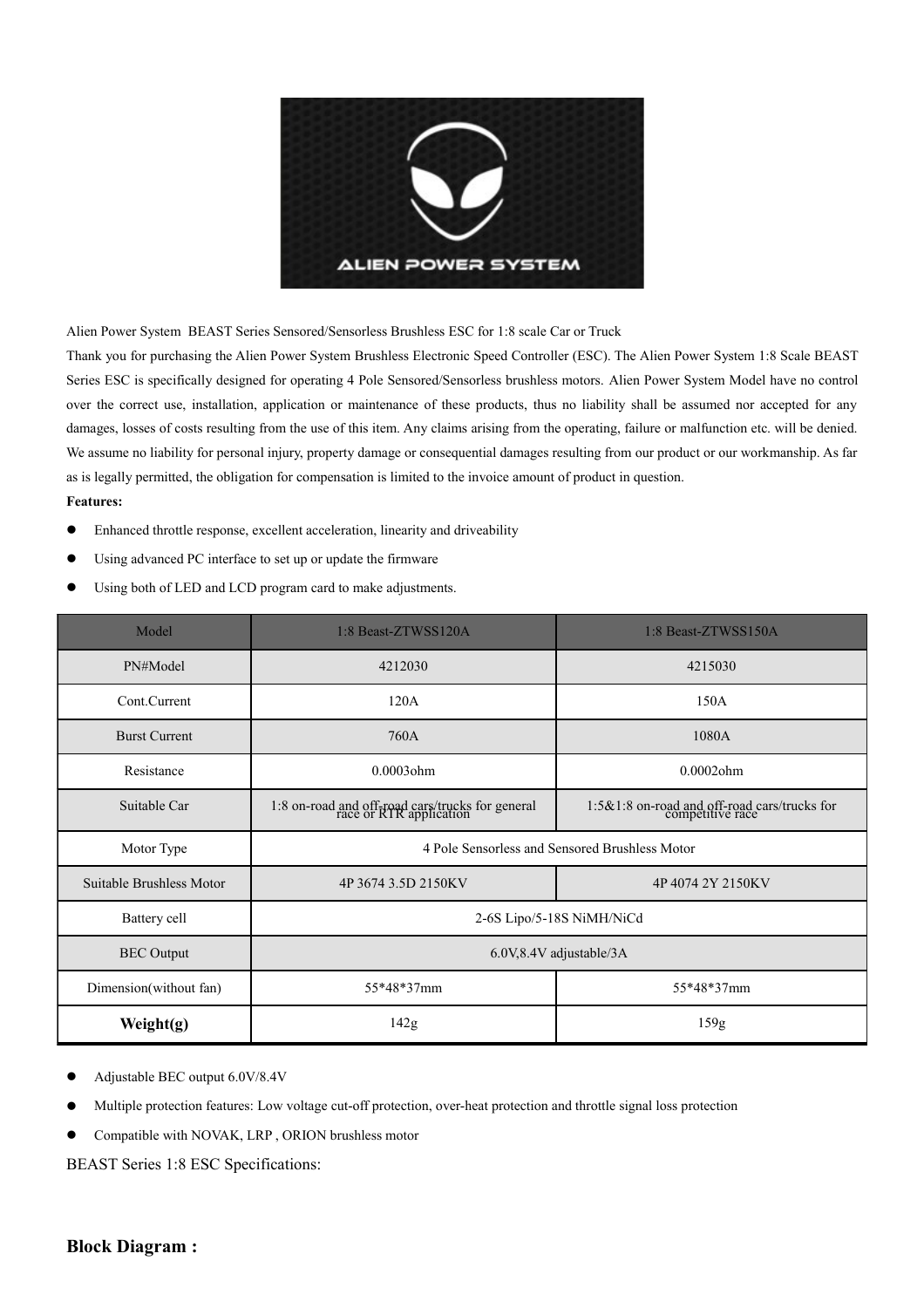Note: Please refere to the illustration and connect the wire accordingly, wrong connection may get your ESC fried.

#### Sensored Mode

 When using a Sensored Brushless motor, the Blue motor wire A, Yellow motor wire B and Orange motor wire C of the ESC must be connected with the Sensored motor wire A,B,C respectively. It is necessary to connect the Sensor wire to the "Sensor" socket on the ESC. Don't change the wires sequence optionally.

### Sensorless Mode

When using a Sensorless Brushless motor, the Blue motor wire A, Yellow motor wire B and Orange motor wire C of the ESC can be connected with the motor wires freely. If the motor runs in the opposite direction, please swap any two wire connections.

Connecting to the Receiver Black wire RX-

Red wire RX+6.0V

White wire RX-Signal

## LED Indication

When the Power wires on ESC are connected with the battery pack, the ESC can automatically identify the motor type (Sensored/Sensorless) via LED lights

\*If the ESC works in Sensored Mode, remove the Sensor wire and the ESC will automatically change to Sensorless Mode.

| <b>Item</b>                                           | LED              | <b>LED</b> Status |  |  |
|-------------------------------------------------------|------------------|-------------------|--|--|
| Low voltage                                           | Red LED          | <b>Blinking</b>   |  |  |
| Over-heat of the ESC and motor $(95^{\circ}\text{C})$ | Blue LED         | <b>Blinking</b>   |  |  |
| Sensored Mode                                         | Red and Blue LED | OΝ                |  |  |
| Sensorless Mode                                       | Blue LED         | OΝ                |  |  |

### Throttle Range Calibration

1. Turn on the transmitter, then connect ESC with the battery packs and set the direction of the throttle channel to REV; set the EPA/ATV value of the throttle channel to 100%.

2. Press and hold the "Set" button and switch on the ESC, release the button when the Blue LED turn solid. Pull the throttle trigger to full position, Red LED light will flashes and motor beeps once. when system confirms the position.

3. Push the throttle trigger to full Brake position, Blue LED light will flashes and motor beeps twice when system confirms the position.

4. Now trigger goes back to neutral position, both of the Red LED and Blue LED blink and motor beeps three times when system confirms the position.

5. Turn off the ESC power switch to save the settings.

6. Turn the ESC back on. You are ready to use the ESC now.

#### Programmable Item and Default Settings

| programmable                   | Programmable Value |                                       |                     |              |              |                         |     |     |      |
|--------------------------------|--------------------|---------------------------------------|---------------------|--------------|--------------|-------------------------|-----|-----|------|
| Items                          |                    | 2                                     | 3                   |              | 5            | 6                       |     | 8   | 9    |
| Cut-off Voltage                | $2.6$ V/cell       | $2.8$ V/cell                          | 3.0V/cell           | $3.2$ V/cell | $3.4$ V/cell | $N0$ <sub>cut-off</sub> |     |     |      |
| Running Mode                   | Forward<br>Reverse | Forward with<br>pause then<br>Reverse | Forward/<br>Reverse |              |              |                         |     |     |      |
| Motor timing                   | Very Low           | Low                                   | Normal              | High         | Very High    |                         |     |     |      |
| Initial Acceleration           | Low                | Medium                                | High                | Very High    |              |                         |     |     |      |
| Percent<br>Throttle<br>Reverse | 20%                | 30%                                   | 40%                 | 50%          | 60%          | 70%                     | 80% | 90% | 100% |
| Throttle Limit                 | $0\%$              | 20%                                   | 30%                 | 40%          | 50%          | 60%                     | 70% | 80% | 90%  |
| Percentage Braking             | 10%                | 20%                                   | 30%                 | 40%          | 50%          | 60%                     | 70% | 80% | 100% |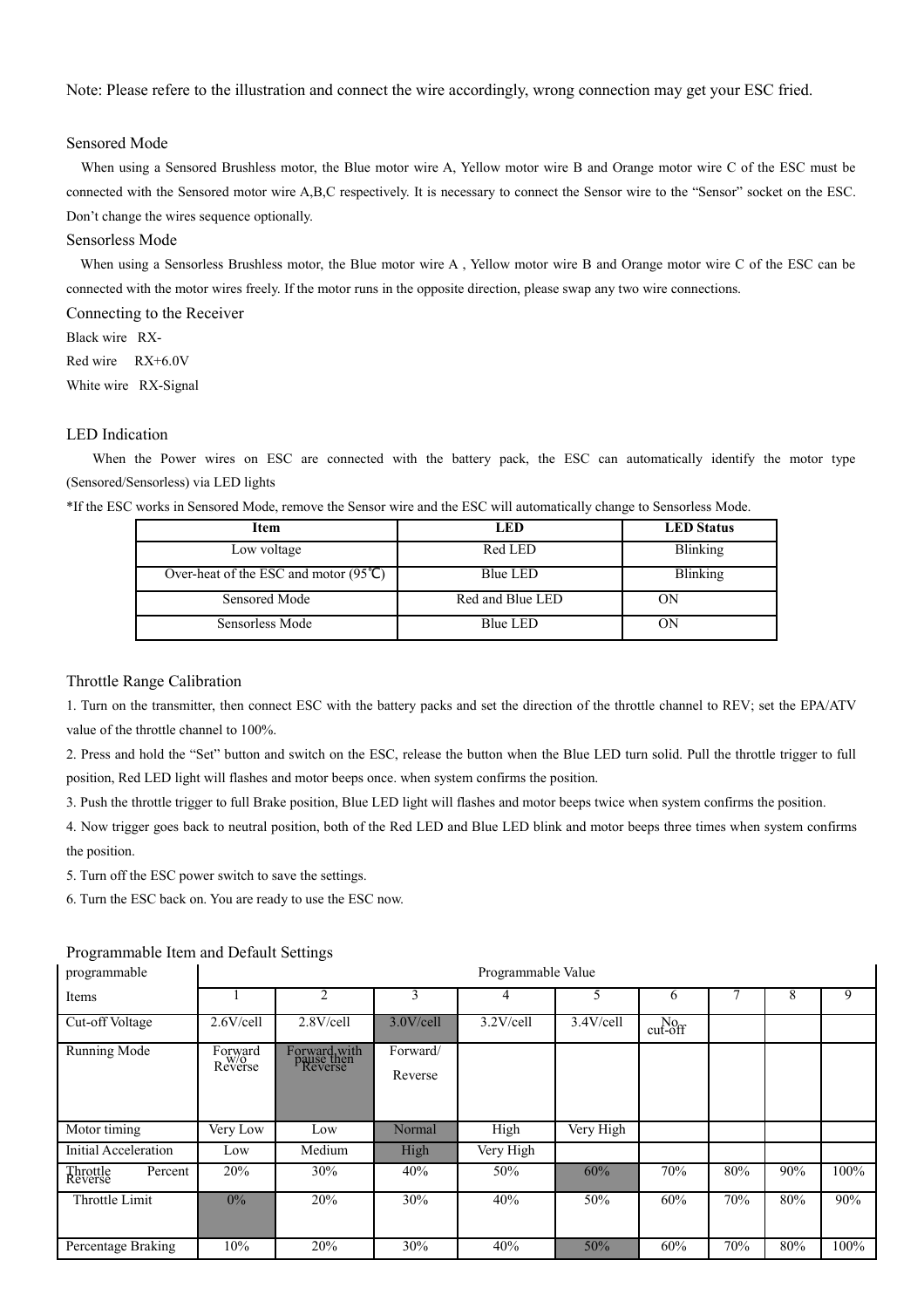| Drag<br>Percentage<br>Brake | $0\%$  | $4\%$   | 8% | 12% | l 5% | 20% | 25% | 30% |  |
|-----------------------------|--------|---------|----|-----|------|-----|-----|-----|--|
| <b>Motor Rotation</b>       | Normal | Reverse |    |     |      |     |     |     |  |
| Neutral Range               | 2%     | 3%      | 4% | 5%  | 6%   | 10% |     |     |  |
| <b>BEC</b> Output           | 6.0V   | 8.4V    |    |     |      |     |     |     |  |

Noted: Items above Colored are default settings

## **Cutoff Voltage**

#### **Automatically detect the number of the cells**

According to the type of your batteries , set up the type of the batteries and Low Voltage Cutoff Threshold via PC software or program card. The ESC can detect the Voltage of the battery anytime and will lower the output power once the Voltage of the battery is lower than the preset Low Voltage Cutoff Threshold.

- When using **NiMH or NiCd batteries** you do not need to set a cutoff voltage to protect the batteries. If you are using more than 6-cell NiMH or NiCd batteries, you must adjust the cutoff voltage, for example if you are using an 8-cell pack of NiMH batteries you would use a cutoff of 5.6V volts (8 x 0.7V = 5.6V). When the voltage of the batteries packs is within 8.4~12.6V, the ESC will automatically identify 3S LiPos. When the voltage of the batteries packs is less than 8.4V, the ESC will automatically identify 2S LiPos. When the voltage of the batteries packs is within 8.4~16.8V, the ESC will automatically identify 2~4S LiPos. When the voltage of the batteries packs is within 21~25.2V, the ESC will automatically identify 5-6S LiPos.
- **Customized Voltage Cutoff** (for NiMH or NiCd Batteries) you can select a starting cutoff voltage of 4, 5, 6, 9 or 12 volts. Then using the up/down to the right of the voltage you can increase the voltage stepping up 0.1V between the selectable settings.
- \* When using any **Lithium batteries,** they must not be discharged to less than 3.0V per cell.

# **Running Mode**

#### **· Forward w/o Reverse**

This is a Race setting - Reverse is disabled.

You will find in racing, most tracks will not allow racing with reverse enabled.

### • **Forward with pause then Reverse: (DEFAULT)**

General bashing around (FUN) or racing if reverse is allowed for the event. The Electronic Speed Controller requires 2 seconds of continuous neutral from the transmitter prior to allowing reverse to operate.

*Note: There is automatic protection within the Alien Power System ESC. Only after you have stopped and returned the trigger to neutral will reverse become available. If while traveling in reverse, pull the trigger to go forward. This is to help prevent serious damage to the drive train.*

#### • **Forward / Reverse**

If the option is activated, the RC car could go forward and backward, but couldn`t brake.

#### **ESC – reverse operation**

Should you get into a situation that requires reverse, after you have applied any brakes you may have needed, return the throttle trigger to the neutral position. Wait a moment or two and then push the trigger forward for reverse.

# **Motor Timing**

 This option affects the power band and efficiency (run time) of an electric motor. The default is "Normal" and is a good starting point to deliver power and provide good run time.

- **Very Low** Provides maximum efficiency with less power. Higher timing produces significantly more power but at the expense of efficiency (less run time) and typically the motor will generate more heat. Each brushless motor will respond to timing differently. Good for running around on paved, or harder surfaces, and racing with high KV rated or low-turn motors
- Low Provides power for running through soft surfaces, having fun and longer run time.
- **Normal (Default)** Good mix of power and efficiency using any motor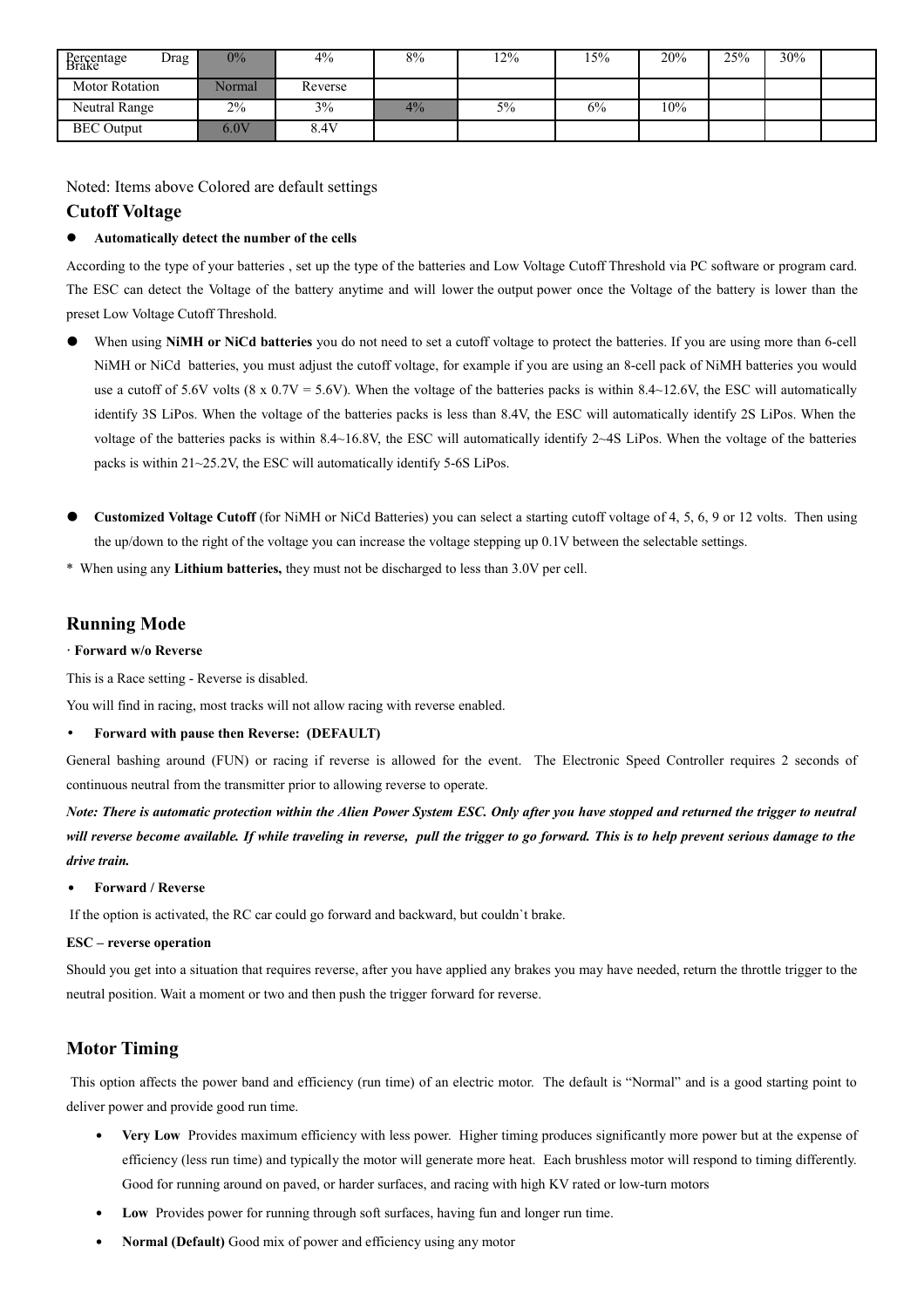- **High** More power than efficiency so run time will reduce, and you should be monitoring motor heat. The higher KV or lower turn motors will generate heat quickly using this setting. A safe high temperature range is 165F to 180F (74° - 82° Celsius), going higher may damage your motor.
- **Very high** This is maximum power and must be used with **caution**.

Note : Any motor has the potential to over-heat in this setting. Frequently check the motor temperature and make sure you're not operating higher than 165° and 180° Fahrenheit (74° - 82° Celsius), which may damage your motor, or damage your Electronic Speed Controller (ESC).

### **Initial Acceleration**

Use this to limit the initial power that is sent to the motor when starting from a complete stop.

Using the low option, the vehicle will launch very slowly and provide the longest run times. When using the HIGH choice, you will have wheel-spinning acceleration at the cost of run time. This is also very tough on the batteries as the amperage draw can be very high. If your vehicle cuts out, hesitates or loses radio control, you should consider setting this at a lower value.

- Low Using this option will provide longer run times and is easiest on the batteries. It is a good choice for beginners.
- **Medium** Medium requires more from your batteries, and is good for low traction surfaces.
- **High** This option will provide full acceleration and requires stout batteries to supply the load required in this setting.
- **Very high** This option will provide full acceleration and requires stout batteries to supply the load required in this setting.

### **Throttle Percent Reverse**

Use this to limit the power available using reverse throttle. The lower the percent or level the less speed will be available in reverse.

20%, 30%,40%,50%,60%( Default),70%,80%,90%,100%

## **Throttle Limit**

Use this to limit the power available using forward throttle.

The lower the percent the less forward throttle speed will be available.

0%(Default), 20%,30%,40%,50%,60%,70%,80%,90%

### **Percentage Braking**

Gives you the ability to have full control over the amount of brake your vehicle will have.

10%,20%,30%,40%,50%(Default),60%,70%,80%,100%

### **Percentage Drag Brake**

0%( Default) 4%,8%,12%,15%,20%,25%,30%

The drag brake function provides the driver a set percentage of brake when you have the transmitter resting in neutral. This will create the "feel" of a brushed motor.

Drag brake are used in racing to slow a vehicle as you let off approaching a corner versus the driver having to push the brake at every corner.

Try working with this to get a sense of how you might use this for your track.

If you are running on a high traction track with tight corners, a stronger setting should work best.

If you are running in an open area, you will find a smaller percentage will result in better control.

If you are running in dusty or slippery surfaces, you will more than likely want to use the lowest option.

### **Motor Rotation**

Normal (default), Reverse

## **Neutral Range**

This setting adjusts the amount of "Deadband" off neutral on the throttle trigger. This is in Milli-Seconds (MS) and is the amount of neutral when you pull the trigger.

The smaller the value the less "Deadband" or movement is required off-center for the ESC to begin throttle functions.

Using a higher value for this setting will provide a wider Deadband.

• **2%**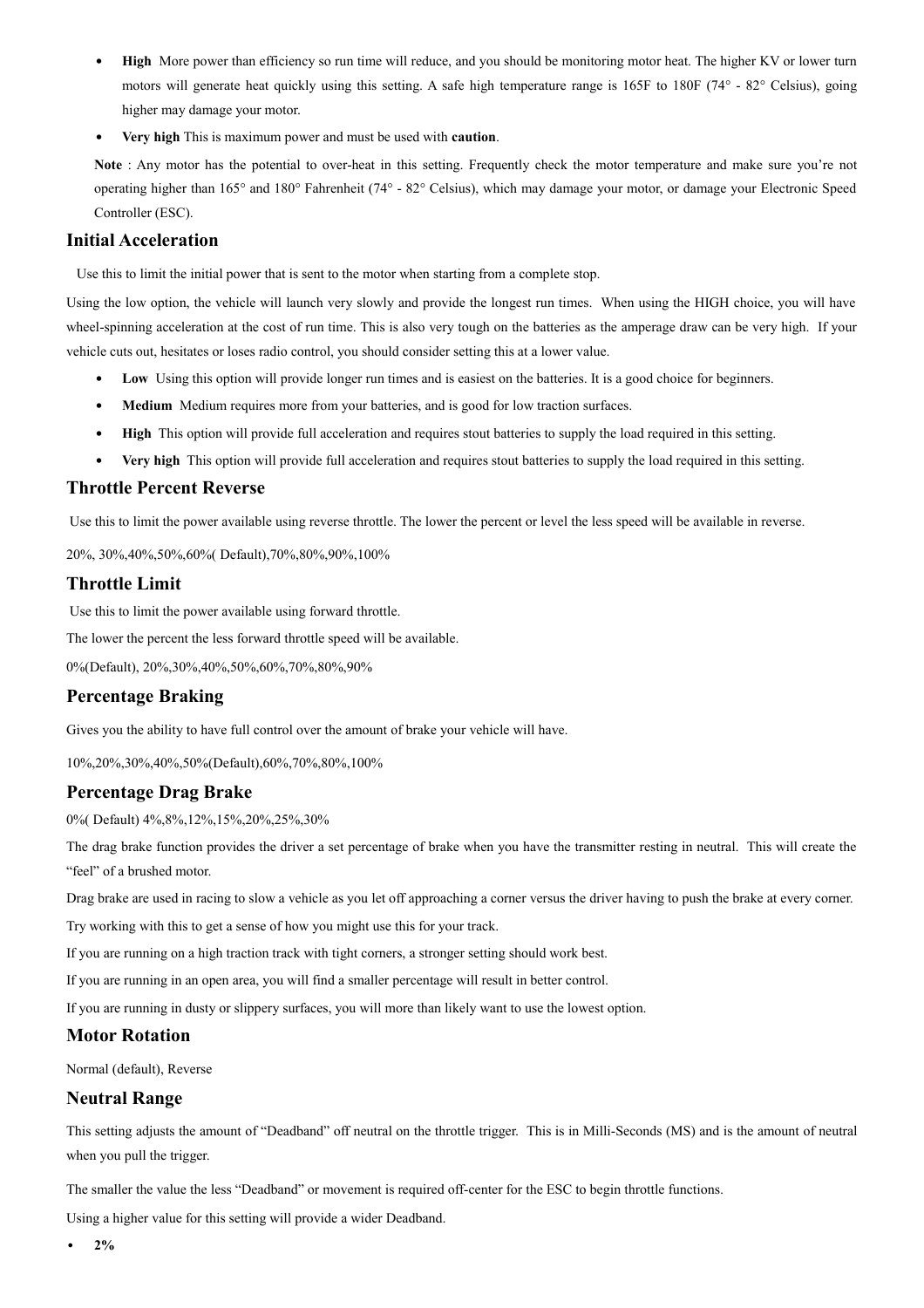- **3%**
- **4% (Default)**
- **5%**
- **6%**
- **10%**

# **BEC Output**

**6.0V (Default) , 8.4V**

# **Alien Power System LCD Program Card**

Alien Power System LCD Program card can be used to set up all brushless ESC for RC aircraft and car produced by Alien Power System except Turbo SS120A. Users can choose their desired parameter at any time.

## **LCD program Card Can be used as follows:**

- a) Working as an individual device to set the parameters of ESC.
- b) Working as an USB adapter to link the ESC with PC, to update the firmware of ESC and set the parameters of ESC on PC.

### **Specification:**

Dimension: 91mm\*54mm\*18mm (L\*W\*H) Weight: 68g Power supply: DC 5.0V~12.0V

# **How to connect the LCD program card:**

1. Disconnect the battery from the ESC;

#### $\mathcal{M} \oplus \mathcal{O}$

- 2. Disconnect the signal cable of the ESC from the receiver; then plug it into the socket marked with ( )
- 3. Connect the battery to the ESC and turn on the ESC.
- 4. SURPASS Gecko /Version/Date will be displayed on the LCD screen when ESC is connected, then press any buttons "Ready to connect ESC" will be showed on the LCD Screen., this means that connection between LCD and ESC is established.

If the data connection between LCD and ESC is failed, the LCD Screen is always showing (Ready to connect ESC); Please check if si wire is connected correctly; if not repeat step1-3.

5. If the connection is established successfully, the first programmable item will be displayed on LCD screen. It's ready to set the parameters now.

**Note1**: Please strictly connect according to the above sequence. The sequence of step 2 and step 3 can not be reversed. Otherwise, the LCD program card can not work properly.

**Note2**: A separate power is needed if the ESC is without BEC.

 $\oplus$   $\oplus$ 

Connect an additional power (5-12V) to the socket marked with ( ) on the left of the LCD program card for power supply. Please be sure that the polarity is connected correctly.

169669

Plug the signal wire into the socket marked with( ) first. Then connect an additional power (5-12V) to the socket marked with ( ). Then switch on the ESC. If the sequence is wrong, LCD will not work properly.

**Note3**: The power supply should be lower than 12V, or the program card will be damaged.

# **Operation:**

\*Working as an individual device to program the ESC, the function of the buttons are as follows:

Finish program ming. Turn off the ESC and then turn it on again.